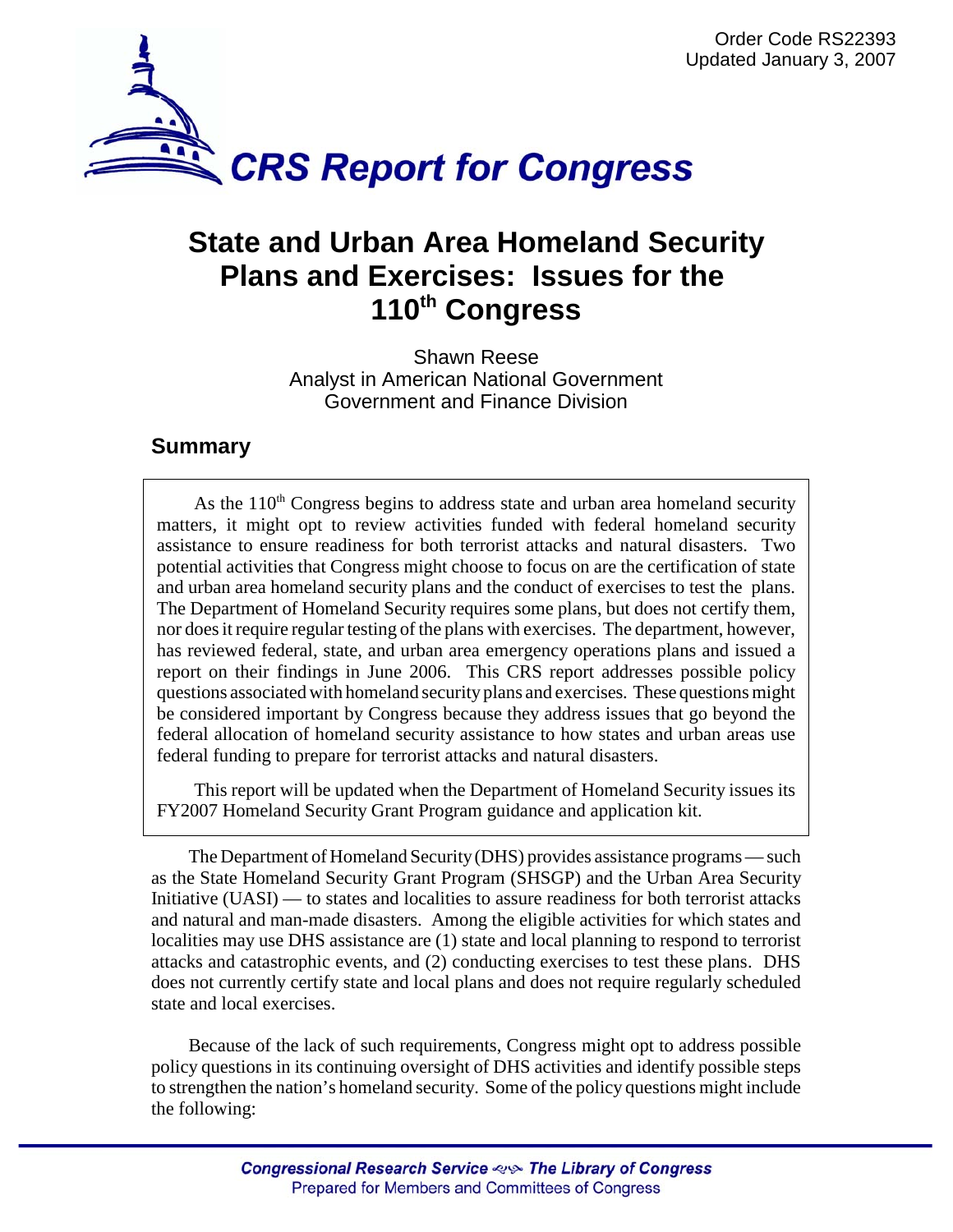- Should DHS certify state and urban area emergency operations and homeland security plans as a condition of assistance?
- Should DHS require specific activities to be part of state and urban area homeland security plans?
- ! Should DHS require and administer state and urban area homeland security exercises?

## **State and Urban Area Plans**

Since DHS's inception, its requirements for state and local planning have evolved. Prior to FY2006, DHS required states and urban areas — identified as Urban Area Security Initiative (UASI) recipients — to provide a homeland security strategy as a condition of assistance. The strategy consisted of a summary of the states' and urban areas' plans to address such issues as interoperable communications, first responder protective equipment, and capabilities to respond to the use of weapons of mass destruction. States and urban areas were required to provide, along with the strategy, an implementation plan that outlined how federal homeland security assistance funds would be used to address the issues identified in the strategy document.<sup>1</sup>

In addition to the homeland security strategy, DHS now, in FY2006, requires states and UASI urban areas to develop a Capability Enhancement Plan that outlines how they intend to achieve the capabilities identified in the National Preparedness Goal.<sup>2</sup> In conjunction with this effort, states and UASI recipients are required to submit an Investment Justification that explains the need for federal homeland security assistance funding and how the funding would be used to address the state's or urban area's Capability Enhancement Plan.3

Additionally, DHS requires states and urban areas to assess their own evacuation plans to be eligible for FY2006 homeland security funding. Once the assessments have been conducted, DHS is to have a team of former state and local emergency management and homeland security personnel visit each state and urban area to review homeland security plans, including the evacuation plans, and determine individual state and urban area needs for planning assistance. The state and urban area self-assessment is to include information on the current capability for mass evacuations, catastrophic event planning, the status of emergency operations plans, the identification of short-term actions to correct critical problems, and a description of long-term actions to build capability to address the identified critical problems. States and urban areas are also required to self-certify these

<sup>1</sup> U.S. Department of Homeland Security, Office for Domestic Preparedness, *Fiscal Year 2005 Homeland Security Grant Program: Program Guidance and Application Kit* (Washington: Nov. 2004).

<sup>2</sup> For information on the National Preparedness Goal, see CRS Report RL32803, *The National Preparedness System: Issues in the 109<sup>th</sup> Congress*, by Keith Bea.

<sup>3</sup> U.S. Department of Homeland Security, Office for Domestic Preparedness, *Fiscal Year 2006 Homeland Security Grant Program: Program Guidance and Application Kit* (Washington: Dec. 2005), p. 52.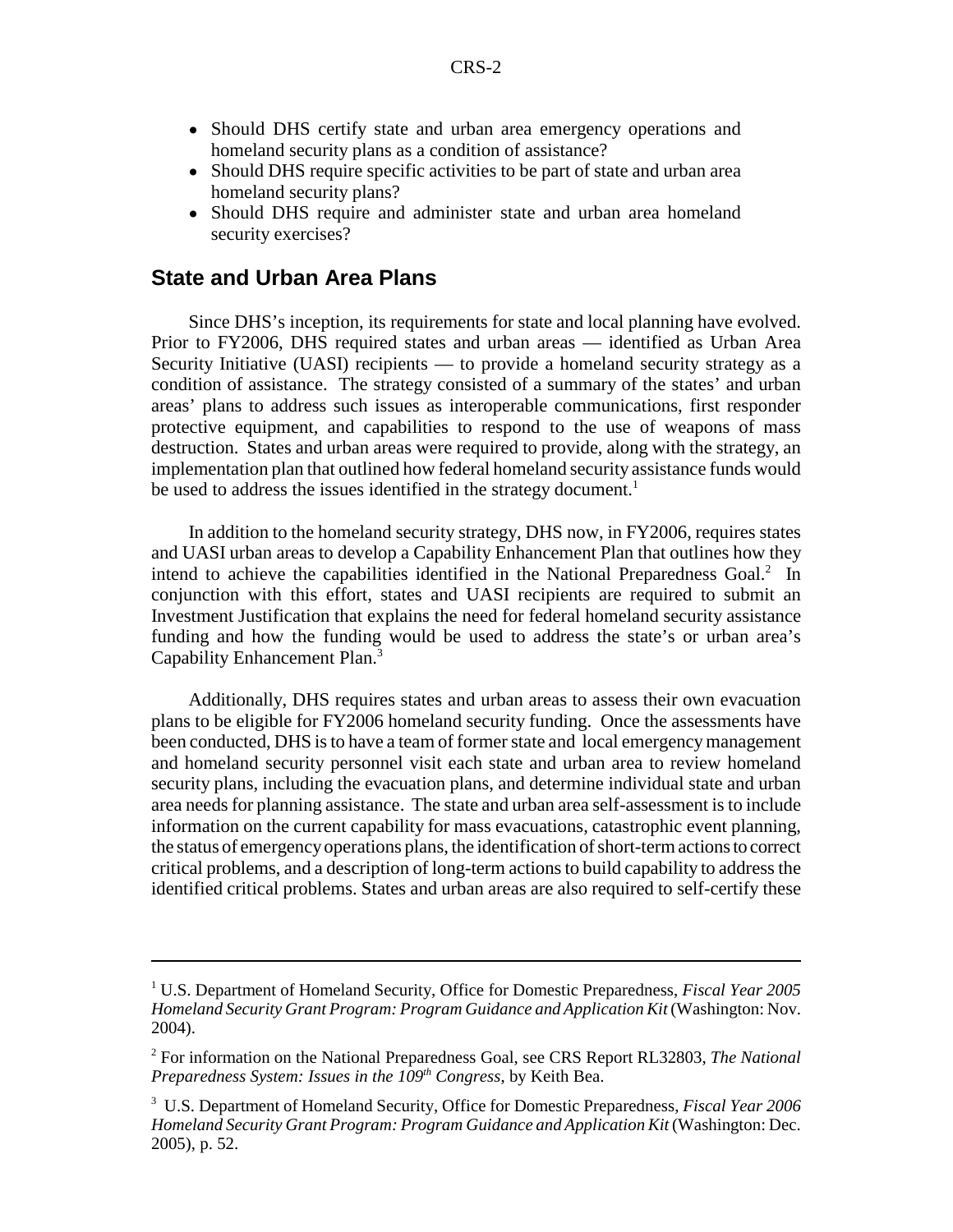homeland security plans, including evacuation plans, through a checklist provided by  $DHS<sup>4</sup>$ 

In June 2006, DHS released a report following its review of federal, state, and urban area emergency operations plans, and the department found numerous shortcomings, including the following:

- ! state and urban area emergency operations plans and planning processes are not fully adequate, feasible, or acceptable to manage catastrophic events as defined by the National Response Plan;
- ! states and urban areas are not conducting adequate collaborative planning;
- ! state and urban area basic plans do not adequately address continuity of operations and government;
- ! states and urban areas need to improve communication systems and procedures; and
- ! states and urban areas have significant weaknesses in their evacuation plans.<sup>5</sup>

**Policy Questions.** Two policy questions that Congress might choose to address are whether to require DHS to certify state and urban area homeland security plans, and whether DHS should require the plans to deal with specific homeland security activities. Although DHS now requires a review of state and local plans and requires states and localities to provide a Capability Enhancement Plan and an Investment Justification, DHS does not now certify state and urban area homeland security plans. Some might argue that without a certification or accreditation of the plans, DHS can not confirm the ability of states or urban areas to respond to terrorist attacks or natural disasters. Moreover, the lack of a federal certification process might result in states and urban areas having inadequate plans, which in turn might result in the federal government having to bear a greater share of the burden following a terrorist attack or natural disaster.

Along with not certifying state and urban area plans, DHS does not identify what homeland security plans a state or urban area should have. DHS does provide terrorism and natural disaster scenarios that states and urban areas should be capable of responding to, and also a list of capabilities that are required in responding to the scenarios.<sup>6</sup> Arguably, without guidance on what plans to develop, states and urban areas might have an inadequate response to terrorist attacks and natural disasters.

Besides self-assessing and self-certifying the plans, as required, states and urban areas are encouraged to use the Emergency Management Accreditation Program (EMAP) to assess and accredit their plans voluntarily. EMAP is an independent, non-profit

<sup>&</sup>lt;sup>4</sup> U.S. Department of Homeland Security, Office for Grants and Training, "Nationwide Plan Review," Preparedness Directorate Information Bulletin No. 197, Nov. 23, 2005.

<sup>&</sup>lt;sup>5</sup> U.S. Department of Homeland Security, Office for Grants and Training, "Nationwide Plan Review Phase 2 Report" (Washington: Jun. 2006), p. ix.

<sup>6</sup> U.S. Department of Homeland Security, Office for Grants and Training, *National Preparedness Goal* (Washington: Mar. 2005), available at [http://www.ojp.usdoj.gov/odp/assessments/ hspd8.htm], visited Jan. 11, 2006.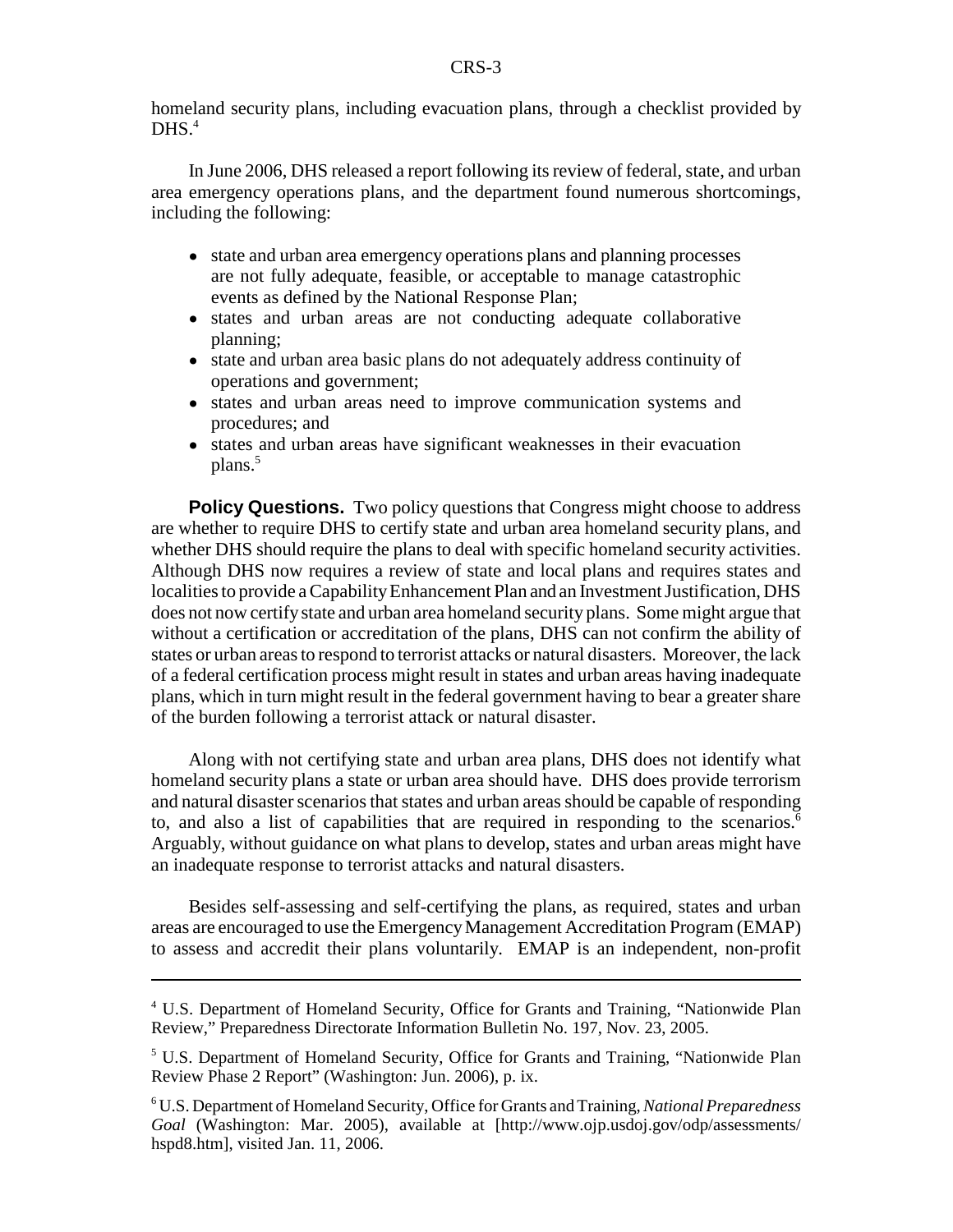organization that administers a voluntary assessment and accreditation process for state, U.S. insular area, tribal, and local government emergency management programs. EMAP conducts the accreditation and assessment with the state and local governments by providing support such as the following:

- an evaluation of a jurisdiction's emergency preparedness and response system with voluntary, but nationally recognized, standards;
- a system for identifying areas in need of improvement and benchmarks for progress; and
- ! a methodology for organizing strategic planning and corrective actions and accountability in prioritizing resources.<sup>7</sup>

This EMAP voluntary self-assessment and self-accreditation might provide adequate guidance for emergency response planning. Without a list of required plans, however, states and localities may not assess and accredit the necessary plans for preparing for and responding to terrorist incidents and catastrophic events. On the other hand, this voluntary assessment and accreditation may result in guidance and assistance that is tailored to each individual state and urban area, and thus avoid the possibility of DHS developing a national template that does not take into account the specific needs of each state and urban area.

## **State and Urban Area Exercises**

The DHS Office for Grants and Training (G&T) provides exercise assistance to the nation and to individual states and urban areas. G&T administers a National Exercise Program (NEP), based on Homeland Security Presidential Directive 8 (HSPD 8), which directed DHS to establish a program to identify and integrate national-level exercise activities and to ensure that they serve the nation as a whole.<sup>8</sup> NEP provides exercise support, guidance, and training for national homeland security staff. The primary national exercise administered by DHS is Top Officials (TOPOFF), a national performance-based exercise that includes international partners like Canada and Great Britain. The NEP, however, does not require states and localities to conduct homeland security exercises regularly, nor does it identify what types of exercises to conduct.

Additionally, DHS administers the Homeland Security Exercise and Evaluation Program (HSEEP) to assist states and urban areas in designing, developing, conducting, and evaluating homeland security exercises. HSEEP is a threat- and performance-based exercise program that includes varying degrees of complexity and interaction. The program is intended to assist states and localities in establishing exercise programs and in designing, developing, executing, and evaluating exercises.<sup>9</sup>

<sup>7</sup> Emergency Management Accreditation Program, "EMAP Basics," available at [http://www.emaponline.org/?113], visited Jan. 11, 2006.

<sup>&</sup>lt;sup>8</sup> Office of the President, "National Preparedness," Homeland Security Presidential Directive 8, Dec. 17, 2003.

<sup>&</sup>lt;sup>9</sup> U.S. Department of Homeland Security, Office for Domestic Preparedness, "Exercises," available at [http://www.ojp.usdoj.gov/odp/exercises.htm], visited Jan. 11, 2006.